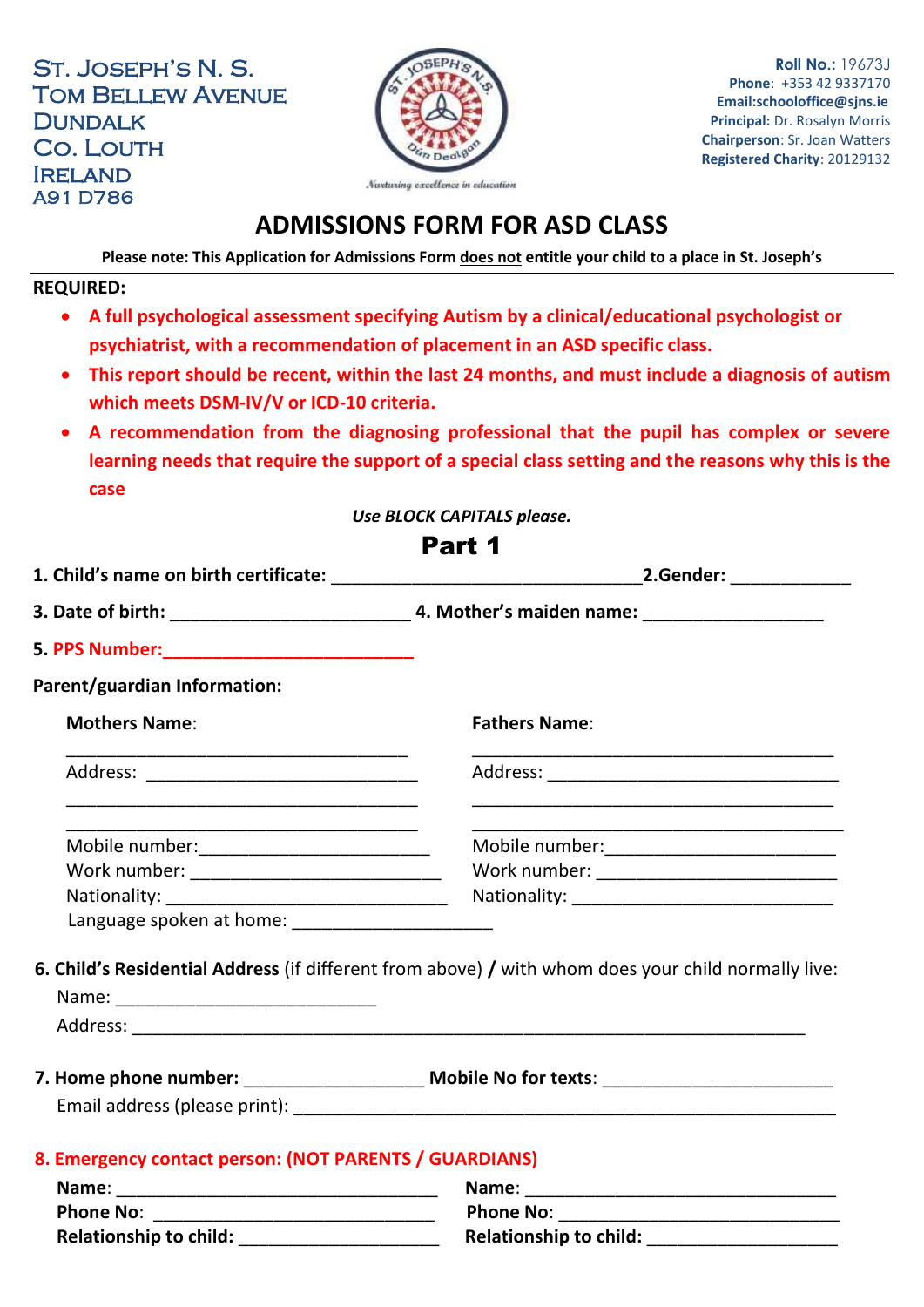| ST. JOSEPH'S N. S.<br><b>TOM BELLEW AVENUE</b><br><b>DUNDALK</b><br><b>CO. LOUTH</b><br><b>IRELAND</b><br><b>A91D786</b>                                                                                                                                                                    | Nantusing excellence in education      |            | <b>Roll No.: 19673J</b><br>Phone: +353 42 9337170<br>Email:schooloffice@sjns.ie<br>Principal: Dr. Rosalyn Morris<br><b>Chairperson: Sr. Joan Watters</b><br>Registered Charity: 20129132                                               |
|---------------------------------------------------------------------------------------------------------------------------------------------------------------------------------------------------------------------------------------------------------------------------------------------|----------------------------------------|------------|----------------------------------------------------------------------------------------------------------------------------------------------------------------------------------------------------------------------------------------|
| 9: Please tick $\checkmark$ Yes or No                                                                                                                                                                                                                                                       |                                        |            |                                                                                                                                                                                                                                        |
| Child has been to $pre$ – school                                                                                                                                                                                                                                                            | Yes: $\Box$ No : $\Box$                |            |                                                                                                                                                                                                                                        |
| Child has been to previous school /transfer                                                                                                                                                                                                                                                 | Yes: $\Box$                            | No:        |                                                                                                                                                                                                                                        |
|                                                                                                                                                                                                                                                                                             |                                        |            |                                                                                                                                                                                                                                        |
|                                                                                                                                                                                                                                                                                             |                                        |            |                                                                                                                                                                                                                                        |
| 10. I am happy for above schools to discuss my child's needs with St. Joseph's: Yes: $\Box$ No: $\Box$<br>1. Medical Information (Use for health and safety reason):                                                                                                                        | Part 2                                 |            |                                                                                                                                                                                                                                        |
| Has your child a medical condition:<br>$\bullet$                                                                                                                                                                                                                                            | $\mathsf{Yes:} \ \Box$                 | $No: \Box$ |                                                                                                                                                                                                                                        |
| Has your child been referred to a specialist: <b>Yes:</b><br>$\bullet$                                                                                                                                                                                                                      |                                        | No:        |                                                                                                                                                                                                                                        |
| If yes, please specify:                                                                                                                                                                                                                                                                     |                                        |            |                                                                                                                                                                                                                                        |
|                                                                                                                                                                                                                                                                                             |                                        |            | <u>Contact no: _______________________________</u>                                                                                                                                                                                     |
| 2. Is your child on medication:<br>Does your child have difficulties with:                                                                                                                                                                                                                  | Yes: $\Box$<br>No:                     |            |                                                                                                                                                                                                                                        |
| Hearing                                                                                                                                                                                                                                                                                     | Yes:                                   | No:        |                                                                                                                                                                                                                                        |
| Sight                                                                                                                                                                                                                                                                                       | Yes: $ $                               | No:        |                                                                                                                                                                                                                                        |
| Speech                                                                                                                                                                                                                                                                                      | Yes:                                   | No:        |                                                                                                                                                                                                                                        |
| Allergy                                                                                                                                                                                                                                                                                     | Yes: $\Box$                            | No:        |                                                                                                                                                                                                                                        |
|                                                                                                                                                                                                                                                                                             |                                        |            |                                                                                                                                                                                                                                        |
| Has your child ever had any form of a assessment:<br>3.<br>Full Psychological assessment specifying Autism:<br>Recommendation to be placed in ASD Unit<br>Diagnosis of autism which meets DSM-IV/V or ICD-10 criteria.<br><b>Occupational Therapist</b><br>$\bullet$<br>Speech and Language | Yes:  <br>Yes:<br>Yes:<br>Yes:<br>Yes: | No:        | Date: $\frac{1}{\sqrt{1-\frac{1}{2}}\cdot\frac{1}{\sqrt{1-\frac{1}{2}}\cdot\frac{1}{2}}\cdot\frac{1}{\sqrt{1-\frac{1}{2}}\cdot\frac{1}{2}}}}$<br>Yes: $\Box$ Date:<br>Date: $\sqrt{a}$ No : $\Box$<br>Date: $\sqrt{a}$ No : $\sqrt{a}$ |
| Other                                                                                                                                                                                                                                                                                       | Yes: $\vert \ \vert$                   |            | Date: $\sqrt{N}$ No : $\Box$                                                                                                                                                                                                           |

**If yes – please supply copies of all reports with this application.**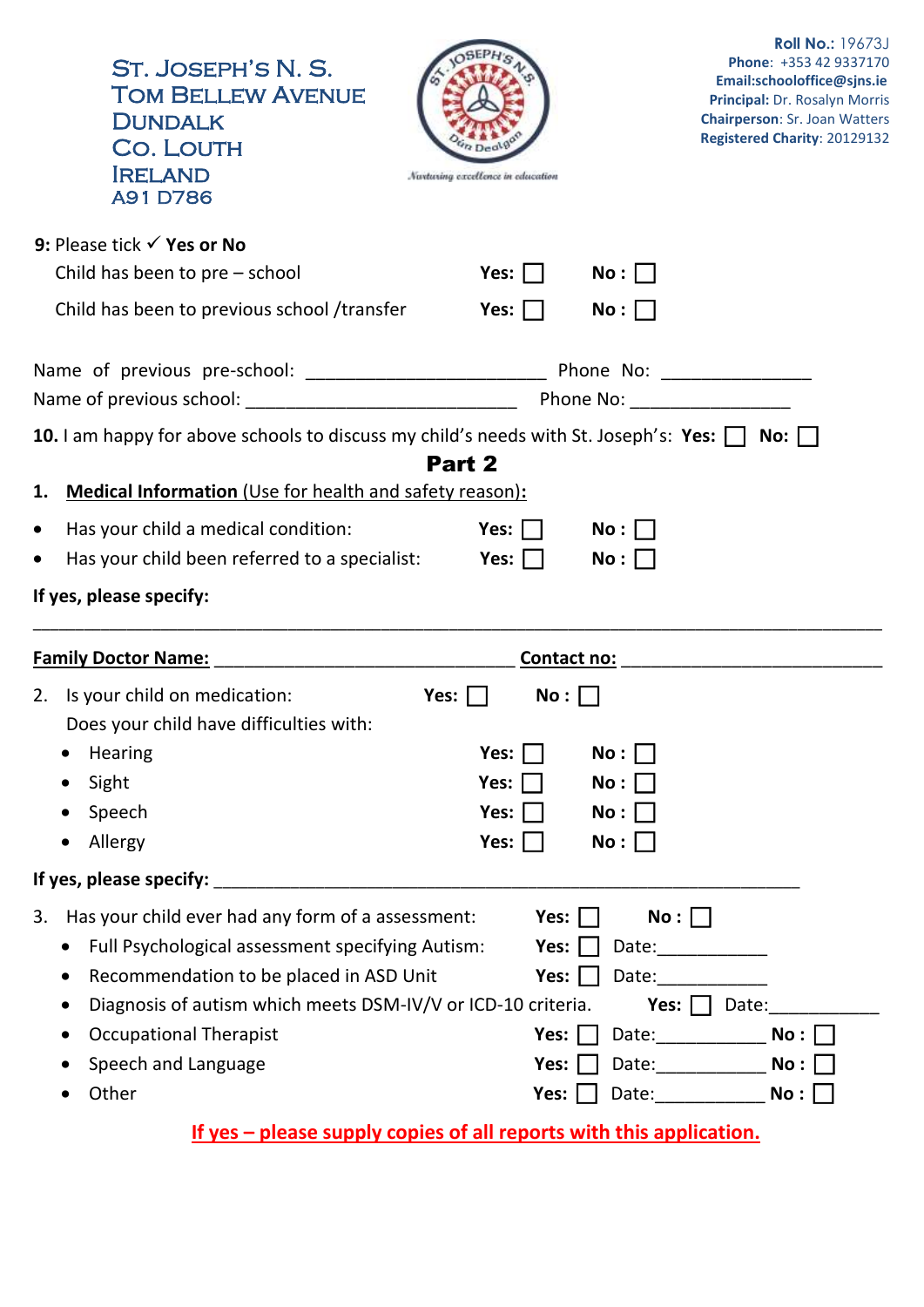St. Joseph's N. S. Tom Bellew Avenue **DUNDALK** Co. Louth **IRELAND** A91 D786



**Roll No.:** 19673J **Phone**: +353 42 9337170 **Email:schooloffice@sjns.ie Principal:** Dr. Rosalyn Morris **Chairperson**: Sr. Joan Watters **Registered Charity**: 20129132

The Department of Education and Skills has developed an individual database of primary school pupils known as POD, Primary Online Database.

Your child's first name, last name, gender, PPS number, date of birth, date enrolled, address, previous school category, if applicable are all entered on POD.

Your consent is required to allow us enter / transfer the information below to the Department of Education & Skills and any other primary schools your child may transfer to during the course of their time in primary school.

| Category 1: Religion $-$ |                                           | (Baptismal cert, if applicable) |
|--------------------------|-------------------------------------------|---------------------------------|
|                          | Category 2: Ethnic / Cultural background: |                                 |

**I consent for the information in the two categories above to be stored on the Primary Online Database (POD) and transferred to the Department of Education and Skills and any other primary schools my child may transfer to during the course of their time in St Joseph's.**

**Signed: \_\_\_\_\_\_\_\_\_\_\_\_\_\_\_\_\_\_\_\_\_\_\_\_\_\_\_\_\_\_\_\_\_\_\_\_\_\_ Date: \_\_\_\_\_\_\_\_\_\_\_\_\_\_\_\_\_\_\_\_\_\_\_\_\_\_**

Parent / Guardian

*Please make school aware of any court order that effect's your child's welfare, (include copies if necessary), also name of any person into whose custody your child should not be given.*

## Part 3

### **Admission Application Form School Policies:**

### **Consent is assumed for all St Joseph's school policies including:**

Child Safeguarding Statement Code of Behaviour Admission Policy Data Protection Policy St. Joseph's Acceptable Policy Form St. Joseph's Accident Form St. Joseph's Field Trip Form

**I agree to support the BOM and staff in their implementation of all school policies. I agree to support the staff in their effort to provide a positive learning experience for all children in the school.** 

*(If you wish to withdraw your consent to the above policies, please contact the Principal in writing).*

Parent / Guardian's Signature

Parent / Guardians Signature \_\_\_\_\_\_\_\_\_\_\_\_\_\_\_\_\_\_\_\_\_\_\_\_\_